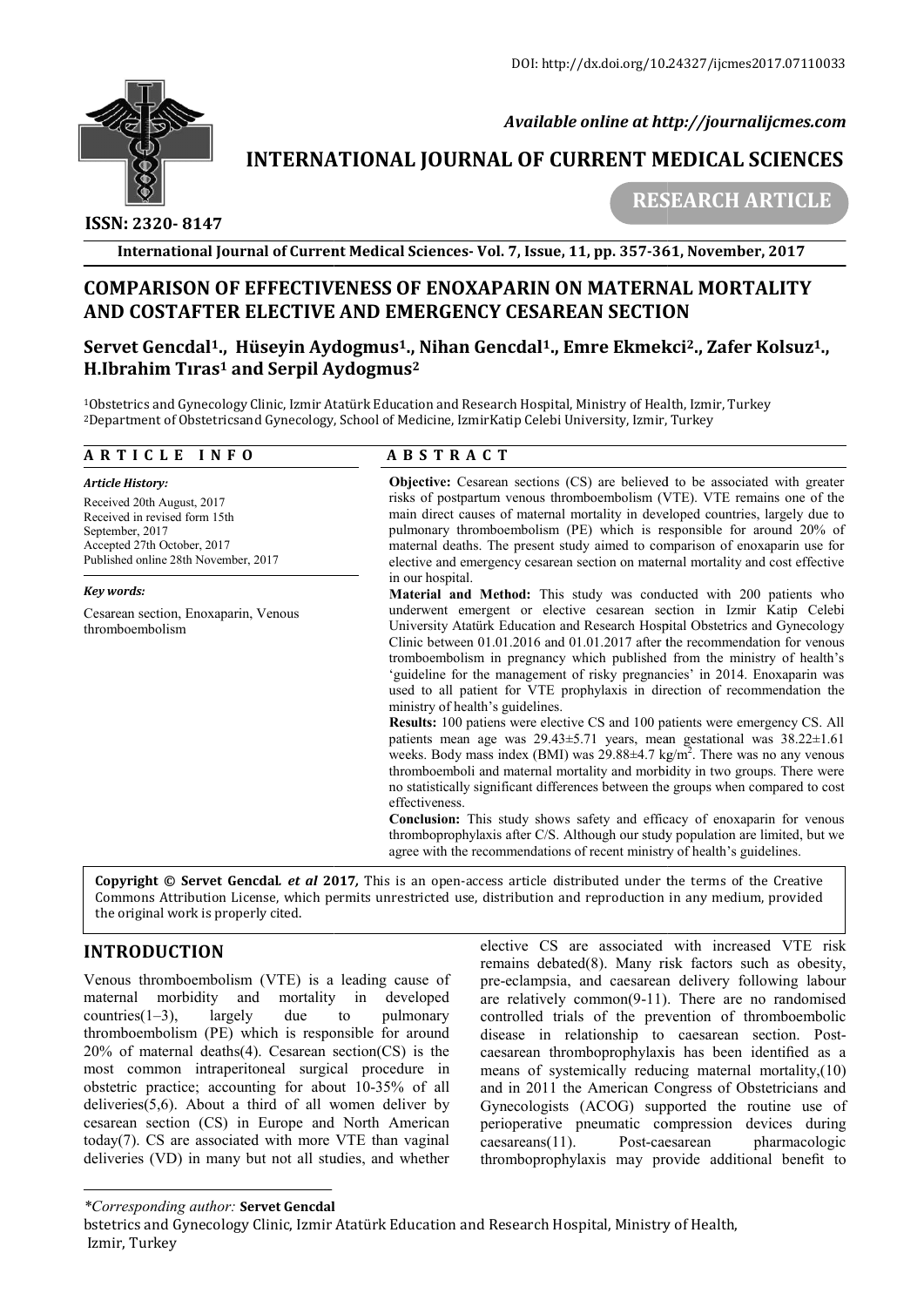women at high risk for thromboembolism(12,13). However, guidelines from major societies such as the ACOG, the Royal College of Obstetricians and Gynaecologists (RCOG), and the American College of Chest Physicians (Chest) differ substantially in terms of criteria for identifying patients that should receive prophylaxis with unfractionated (UFH) or low-molecular weight heparin (LMWH). The Ministry of Health has recently published a national risk-based guideline for thromboprophylaxis for obstetricians and gynaecologists in Turkey (Turkish Public Health Agency and Department of Women's and Reproductive Health 2014) (14). The present study aimed to comparison of enoxaparin (LMWH) for elective and emergency caesarean section on maternal mortality and cost effectiveness according to our ministry of health's guideline.

## **MATERIALS AND METHODS**

This study is conducted retrospectively with the participation of 200 patients who underwent emergent or elective cesarean section in Izmir Katip Celebi University Atatürk Education and Research Hospital Obstetrics and Gynecology Clinic between 01.11.2015 and 01.01.2016. All patients who underwent emergency cesarean section were treated with enoxaparin (Clexane ®) subcutane for venous thromboembolism prophylaxis in accordance with the recommendations of the Turkish Ministry of Health's Risky Pregnancy Management Guideline(14).Criteria specified in Table-1 were used in the selection of venous thromboembolism prophylaxis in patients undergoing elective cesarean section. The criteria specified in Table-2 were used for dosing of LMWH/AFH. The criteria outlined below were used for the duration of postpartum venous thromboembolism prophylaxis in all patients in line with the recommendation of the Risky Pregnancy Management Guideline.

Prophylactic LMWH / AFH therapy should be continued for six weeks at least seven days postpartum in pregnancies with existing three or more (excluding past VTE or thrombophilia) of the risk factors mentioned in Table-1.

All emergency caesarean sections should be given thromboprophylaxis with LMWH for seven days after the operation.

Thromboprophylaxis with LMWH should be given for seven days if there is one or more additional risk factors (greater than 35 years old, BMI> 30) after elective cesarean section.

The first LMWH / AFH dose should be given as soon as possible after the delivery has not been postpartum bleeding and sure that regional analgesia has not been administered. In the case of regional analgesia, LMWH / AFH should be given four hours after the application of the post-operative / epidural catheter.

The main purposeof the study is defined as to determine whether there are differences about maternal mortality(maternal death, venous pulmonary embolism) and costeffectiveness of enoxaparin between two groups.

### *Statistical Analysis*

Statistical analysis of the data is performed by IBM SPSS Statics Version 20 package software. Pearson Chi-Square and Fisher's Exact tests were used to compare the cathegoric data between groups, İndependent Sample t tests were used to compare the continous data due to normal distrubution of data, Mann Whitney U were used to compare the continous data due to abnormal distrubution of data. P<0.05 is applied as statistically significant.

**Table 1** Risk Factors

| Time                  | <b>Factors</b>                                                                                                                                                                    |  |  |
|-----------------------|-----------------------------------------------------------------------------------------------------------------------------------------------------------------------------------|--|--|
| Known before          | Previous venous thromboemboli<br>А.<br><b>B.</b><br>Thrombophilia                                                                                                                 |  |  |
|                       | Inherited Antithrombin deficiency, Protein C deficiency, Protein S deficiency, Factor V Leiden, Prothrombin gene<br>G20210ASubsequent acquisition<br>Antiphospholipid syndrome    |  |  |
|                       | Pre-pregnancy or early gestational age over 35 years<br>Obesity (BMI $>$ 30kg/m <sup>2</sup> )<br>Parity $\geq$ 3                                                                 |  |  |
|                       | Smoking<br>Significant varicose veins (symptomatic and / or on the knee or with phlebitis, edema and / or skin changes)<br>Paraplegia<br>٠                                        |  |  |
| <b>Obstetrics</b>     | Multiple pregnancy, assisted reproductive techniques<br>Preeclampsia<br>Cesarean section<br>٠                                                                                     |  |  |
|                       | Postpartum hemorrhage requiring transfusion(>1lt)<br>Prolonged labor, interventional birth                                                                                        |  |  |
| New onset / transient | Surgical intervention in pregnancy or puerperium (appendectomy, postnatal sterilization)<br>Hospitalization or immobilization (3 days and / or long bed rest)<br>٠                |  |  |
| <b>Reversible</b>     | Systemic infection (requiring hospital admission or use of antibiotics) (eg pneumonia, pyelonephritis, postpartum<br>wound infection)<br>Long distance travel $($ > 4 hours)<br>٠ |  |  |

Prophylactic LMWH / AFH administration should be considered for at least seven days postpartum in pregnancies with existing two or more (excluding past VTE or thrombophilia) of the risk factors mentioned in Table-1.

## **RESULTS**

100 emergency cesarean sections and 100 elective cesarean sections were included in this study. Mean age was  $29.43\pm5.71$  years. Mean gestational was  $38.22\pm1.61$ weeks. Body mass index (BMI) was  $29.88\pm4.7$  kg/m<sup>2</sup>. 16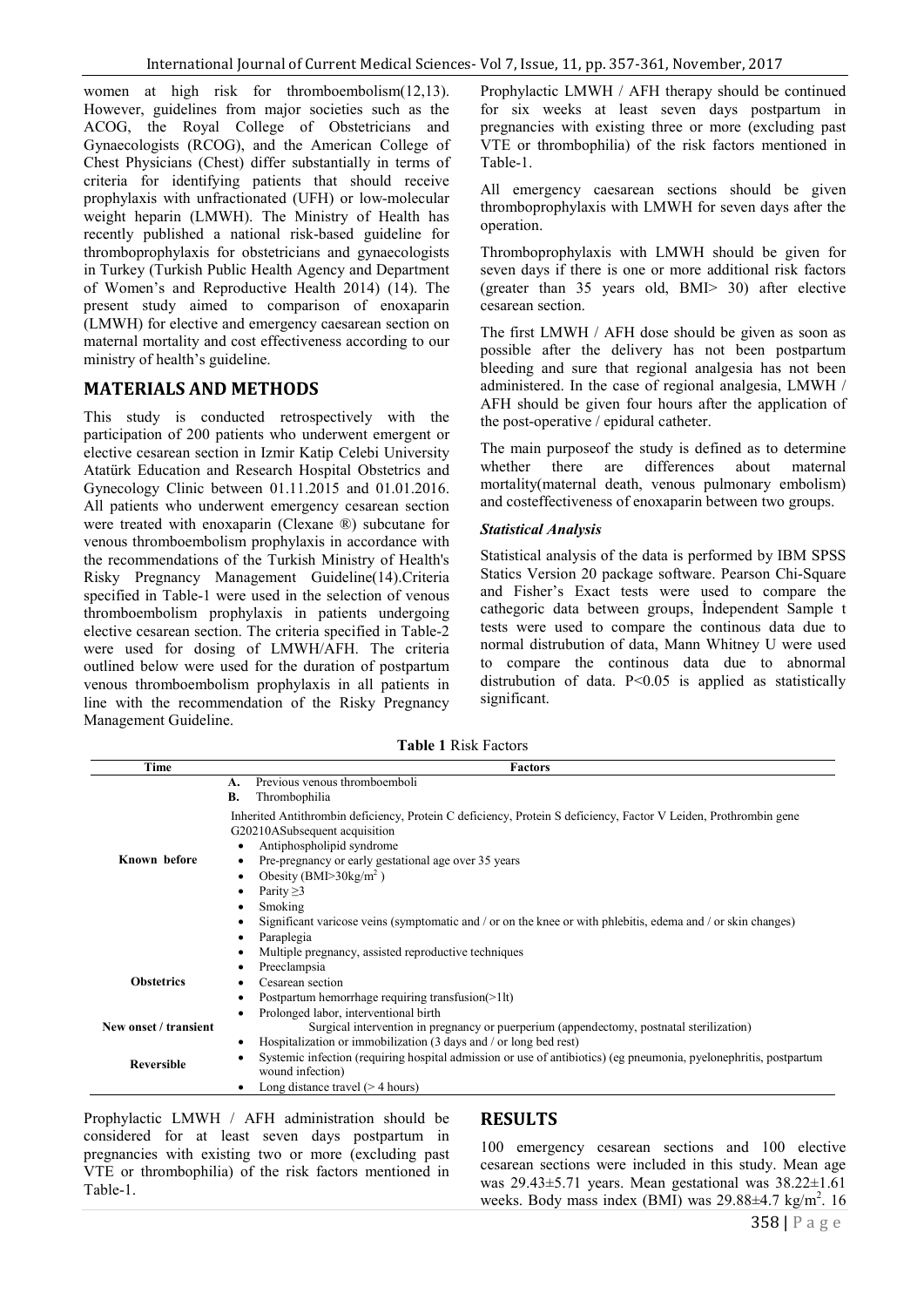patients (8%) underwent general anesthesia and 184 patients (92%) underwent regional anesthesia. Mean operation time was 46.3±10.71 minutes.

**Table 2** Suggested Doses for Low Molecular Weight Heparin

| Weight (kg)                         | Enoxaparin                         | <b>Dalteparin</b>    | Tinzaparin      |  |  |
|-------------------------------------|------------------------------------|----------------------|-----------------|--|--|
| < 50                                | $20 \frac{\text{mg}}{\text{day}}$  | 2500 u/ day          | $3500$ u/day    |  |  |
| $50 - 90$                           | $40 \text{ mg}/\text{day}$         | 5000 u/ day          | 4500 u/ day     |  |  |
| $91 - 130$                          | $60 \text{ mg}/ \text{day}$ *      | 7500 u/ day *        | 7000 u/ day *   |  |  |
| $131 - 170$                         | 80 mg/ day *                       | 10 000 u/ day *      | 9000 u/ day *   |  |  |
| >170                                | $0.6$ mg/kg/ day $*$               | 75 u/kg/ day *       | 75 u/kg/ day *  |  |  |
| High prophylactic dose              |                                    |                      |                 |  |  |
| $50-90$ kg                          | $40 \text{ mg}$ 12 hours           | 5000 u 12 hours      | 4500 u 12 hours |  |  |
| <b>Therapeutic Dose</b>             |                                    |                      |                 |  |  |
| Antenatal                           | $1 \text{ mg/kg}/12 \text{ hours}$ | 100 u/kg/12<br>hours | 175 u/kg/day    |  |  |
| Postnatal                           | $1.5 \text{ mg/kg/day}$            | 200 u/kg/day         | 175 u/kg/day    |  |  |
| * It can be given in divided doses. |                                    |                      |                 |  |  |

Distribution demographic and clinical characteristics of cases have shown Table-3. Indications of cesarean section were presented Graphic-1.

**Table 3** Distribution Demographic and Clinical Characteristics of Cases

| <b>Factors</b>        | <b>Emergency cesarean</b> | <b>Elective cesarean</b>                        |  |
|-----------------------|---------------------------|-------------------------------------------------|--|
|                       | section                   | section                                         |  |
| Age                   | $28.14\pm 6.05$           | $30.72 \pm 5.07$                                |  |
| Gravida               | $2.57 \pm 1.3$            | $3.50 \pm 1.47$                                 |  |
| Parite                | $2.28 \pm 1.11$           | $1.90 \pm 0.92$                                 |  |
| BMI(kg/m2)            | $29.55 \pm 5.08$          | $30.20 \pm 4.35$                                |  |
| Pre op $hb(qr/dl)$    | $11.47 \pm 1.55$          | $11.36 \pm 1.44$                                |  |
| Post op $hb(gr/dl)$   | $10.21 \pm 1.33$          | $10.96 \pm 0.87$                                |  |
| Duration of           |                           |                                                 |  |
| Enoxaparin            | $12.25(7-42)$             | 13.36(7-42)                                     |  |
| (days)                |                           |                                                 |  |
| Pre-op platelet       | 235290±70528.35           | 243350±77911.80                                 |  |
| (K/u)                 |                           |                                                 |  |
| Post-op platelet      | 212570 $\pm$ 63171.76     | 214670±63509.81                                 |  |
| (K/u)                 |                           |                                                 |  |
| Gestational           | 38.28±1.87                | 38.16±1.36                                      |  |
| Age(Weeks)            |                           |                                                 |  |
| <b>Operation Time</b> | $45.2 \pm 9.58$           | $47.3 \pm 10.72$                                |  |
| (minutes)             |                           |                                                 |  |
| Cost (TL/S)           |                           | 199.71±21.70/52.55±5.71 244.98±27.91/64.46±7.34 |  |
| Hospital stay         |                           |                                                 |  |
| (days)                | $2.34 \pm 1.13$           | $2.18 \pm 0.82$                                 |  |





**Cpd:** Cephalopelvic disproportion

Obstetrical conditions and demographic risk factors for thromboembolism, such as maternal age ≥35 years (21.5%), obesity with BMI  $\geq$ 30 kg/m<sup>2</sup> (43%), parity  $\geq$ 3(18.5%)and pre-eclampsia (4%), were detected. There  $\geq$ 3(18.5%) and pre-eclampsia (4%), were detected. There was no any venous thromboemboli and maternal mortality

and morbidity in two grups. Cost of enoxaparin was and morbidity in two grups. Cost of enoxaparin was<br>222.3±25 Turkish  $\text{lira(TL)/58,5±}$  6,57 United states dollar(\$). Although there were no statistically significant differences between two groups when compared to operation time, hospital stay, amount of bleeding, thrombocytopenia, cost effectiveness of enoxaparin, duration of enoxaparin and dose of enoxaparin. But the cost was higher in elective group.

## **DISCUSSION**

In this study, no serious advers effect were detected and we have not had any adverse effects from the administration of LMWH (bleeding, thrombocytopenia induced by LMWH). Today, thromboprophylaxis in the postpartum period still represents a unique opportunity to reduce maternal morbidity and perhaps mortality. United States, that the annual  $\sim$  1.2 million CS would lead to about 3000-4000 postpartum VTE every year. to about 3000-4000 postpartum VTE every year.<br>However, thromboprophylaxis appears widely underutilized in the US: it is prescribed in  $25%$  of women after CS, mainly by compression stockings with  $\leq 3\%$  of heparin prescription. It is estimated that 75% of women after CS do not receive any prophylaxis in the heparin prescription. It is estimated that 75% of women<br>after CS do not receive any prophylaxis in the<br>postpartum(15). However, there is strong evidence supporting the efficiency of chemoprophylaxis with heparin in medical and surgical patients, and emerging evidence in the obstetrical setting(16).The American College of Obstetricians and Gynecologists suggests suggests the use of pneumatic compression devices for all patients undergoing CS, and to consider adding heparin in case of additional risk factors(11). The American College of Chest Physicians recommends no thromboprophylaxis use of pneumatic compression devices for all patients<br>undergoing CS, and to consider adding heparin in case of<br>additional risk factors(11). The American College of<br>Chest Physicians recommends no thromboprophylaxis<br>followin and heparin in case of additional risk factors  $(17)$ . The Royal College of Obstetricians and Gynecologists in the UK suggests the use of low molecular-weight heparin (LMWH) for 10 days after all CS except elective CS without additional risk factors(18).Why use low molecular weight heparin? There have been no randomised trials on the use of low molecular weight heparin antenatally in pregnancy nor post-operatively as proposed. A variety of randomised controlled trials have asssessed the use molecular weight heparin compared with standard heparin on the risk of thromboembolic disease following major abdominal surgery and the effect seems to be comparable in terms of their therapeutic efficacy $(19)$ . Our ministry of health's released new guideline recommending similar<br>thromboprophylaxis strategies for postpartum thromboprophylaxis strategies for postpartum patients(14). We prescribe enoxaparin (LMWH) in all patients(14). We prescribe enoxaparin (LMWH) in all emergency cesareans delivery unless there is a specific contraindication after ministry of health's guideline, we agree with the recommendations of recent ministry of health's guidelines, because we cannot know a priori whether another thrombosis risk factor will appear in health's guidelines, because we cannot know a priori whether another thrombosis risk factor will appear in puerperium (e.g., anaemia, infection, hypertension) or whether a longer rest period will be required (e.g., for whether a longer rest period will be required (e.g., for postpuncture headache, infection).The prevalence of risk factors for VTE is rising,(20) with obesity, advanced factors for VTE is rising,(20) with obesity, advanced maternal age, and major medical co-morbidities becoming increasingly common(21). In our study 43 patients were advanced maternal  $age(\geq 35)$  and 86 patients were obese(BMI  $\geq$ 30 kg/m2), there were no any medical co-It tration of LMWH (bleeding, thrombocytopenia<br>L by LMWH). Today, thromboprophylaxis in the<br>tum period still represents a unique opportunity to<br>maternal morbidity and perhaps mortality. In the supporting the efficiency of chemoprophylaxis<br>heparin in medical and surgical patients, and em<br>evidence in the obstetrical setting(16).The An H) for 10 days after all CS except elective CS additional risk factors(18). Why use low molecular heparin? There have been no randomised trials on of low molecular weight heparin antenatally incey nor post-operatively as p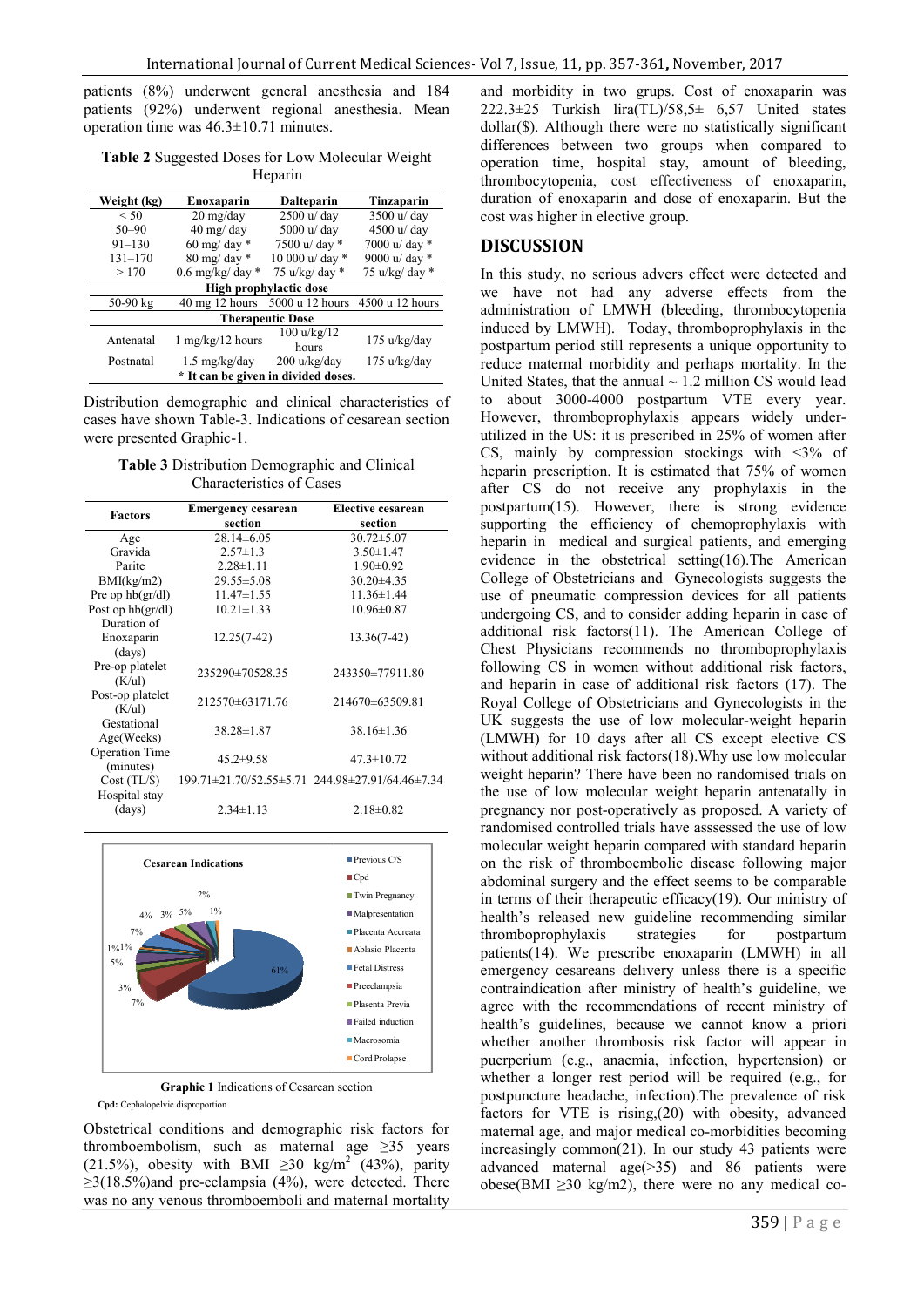morbidities between grups. Maternal deaths in the UK from thromboembolism decreased by more than half, from 1.94 maternal deaths per 100 000 deliveries in 2003–2005 to 0.79 maternal deaths per 100 000 in 2006–2008(1). Guidelines from other countries including Sweden and Queensland, Australia, similarly advocate thromboembolism prophylaxis for women based on risk factors, resulting in a larger proportion of women receiving pharmacologic prophylaxis than recommended in the guidelines of the ACOG and chest (22,23). There are at least three randomised controlled trials in the field of orthopaedic surgery supporting the utility of low molecular weight heparin being started post-operatively (12-24 hours) (24,25). Our enoxaparin administration protocol was designed in accordance with new guidelines which states first dose should be given 4-6 hours after being sure there is no any bleeding after surgery. In the RCOG's report(26) it is noted that in 30% of patients the fatal pulmonary embolism occurred before seven days, whereby it could be argued that not providing prophylaxis beyond four to five days is leaving the group unprotected at the time of greatest risk. Our enoxaparin prophylaxis continues 7 days or 42 days whether depends on more additional risk factor according to new guideline(14). Low molecular weight heparin has been reported to have a very low rate of heparin-induced thrombocytopenia(27). In a review of papers using low molecular weight throughout pregnancy(28) encompassing 171 pregnancies, no cases of heparin thrombocytopenia were seen. In our study all women had post-operative haemoglobin and platelet assessments and there were no thrombocytopenia induced by LMWH between goups. There is limited data in the literature on the cost effectiveness of thromboprophlaxis, but studies from sweden suggest that thromboprophlaxis is cost effectiveness when true incidence of postoperative VTE exceeds 8-10%(29). In our study enoxaparin cost was similiar in two groups and it was about 222.3TL (58.5\$).

In conclusion preventing postpartum VTE after CS may lead to an important reduction of it is associated with morbidity and mortality from a public health's perspective. This study shows safety and efficacy of enoxaparin for thromboprophylxis after CS. But our study population are limited. We feel that further observational studies and randomized trials are needed to define the efficacy and safety of thromboprophylaxis after CS.

## **References**

- 1. Cantwell R, Clutton-Brock T, Cooper G, Dawson A, Drife J, Garrod D, *et al*. Saving Mothers' Lives: reviewing maternal deaths to make motherhood safer: 2006-2008. The Eighth Report Of The Confidential Enquiries Into Maternal Deaths In The United Kingdom. BJOG 2011;118 (Suppl 1):1-203.
- 2. Berg CJ, Callaghan WM, Syverson C, Henderson Z. Pregnancyrelated mortality in the United States, 1998 To 2005. Obstet Gynecol 2010;116:1302-9.
- 3. Khan KS, Wojdyla D, Say L, Gulmezoglu AM, Van Look PF. Who analysis of causes of maternal death: a systematic review. *Lancet* 2006;367:1066- 74.
- 4. J. Chang, L. D. Elam-Evans, C. J. Berg *et al*., "Pregnancyrelated mortality surveillance—United States, 1991-1999," MMWR Surveillance Summaries, vol. 52, no. 2, pp. 1-8, 2003.
- 5. Ezechi OC, Nwokoro CA, Kalu BKE, Njokanma OF, Okeke GC. Caesarean morbidity and mortality in a private hospital in Lagos, Nigeria. *Trop J Obstet Gynaecol*.2002;19:97-100.
- 6. Adeleye JA. Primary elective caesarean section in Ibadan, Nigeria. *Int Surg*.1977;62:97-9. [PubMed]
- 7. Martin JA, Hamilton BE, Osterman MJ. Births in the United States, 2013. NCHS Data Brief. 2014(175):1-8.
- 8. Jacobsen AF, Skjeldestad FE, Sandset PM. Anteand postnatal risk factors of venous thrombosis: a hospital-based case-control study. Journal of thrombosis and haemostasis : JTH. 2008;6(6):905- 912.
- 9. Sultan AA, Tata LJ, West J, Fiaschi L, Fleming KM, Nelson-Piercy C, *et al*. Risk factors for first venous thromboembolism around pregnancy: a population-based cohort study from the United Kingdom. *Blood* 2013;121:3953-61.
- 10. Clark SL, Belfort MA, Dildy GA, Herbst MA, Meyers JA, Hankins GD. Maternal death in the 21st century: causes, prevention, and relationship to cesarean delivery. *Am J Obstet Gynecol* 2008;199:36 E1-5; Discussion 91-2 E7 -11.
- 11. James A; Committee on practice B-O. Practice bulletin no. 123: thromboembolism in pregnancy. *Obstet Gynecol* 2011;118:718-29. 8 Ghaji N, Boulet SI, Tepper N, Hooper WC. Trends in venous thromboembolism among pregnancy-related hospitalizations, United States, 1994-2009. *Am J Obstet Gynecol* 2013;209:433.
- 12. Blondon M, Perrier A, Nendaz M, Righini M, Boehlen F, Boulvain M, *et al*. Thromboprophylaxis with low-molecular-weight heparin after cesarean delivery. *Thromb Haemost* 2010;103:129-37.
- 13. Kakkos SK, Caprini JA, Geroulakos G, Nicolaides AN, Stansby GP, Reddy DJ. Combined intermittent pneumatic leg compression and pharmacologic<br>prophylaxis for prevention of venous prophylaxis for prevention of thromboembolism in high-risk patients.
- 14. Turkish Republic Ministry of Health, Turkish Public Health Institution, Department of Women and Reproductive Health Ankara, Publication No: 926, 2014
- 15. Friedman AM, Ananth CV, Lu YS, D'Alton ME, Wright JD. Underuse of postcesarean thromboembolism prophylaxis. *Obstetrics and gynecology.* 2013;122(6):1197-1204.
- 16. Alalaf SK, Jawad RK, Muhammad PR, Ali MS, Al Tawil NG. Bemiparin versus enoxaparin as thromboprophylaxis following vaginal and abdominal deliveries: A prospective clinical trial. BMC Pregnancy and Childbirth. 2015;15(1)
- 17. Bates SM, Greer IA, Middeldorp S, *et al*. VTE, thrombophilia, antithrombotic therapy, and pregnancy: Antithrombotic Therapy and Prevention of Thrombosis, 9th ed: American College of Chest Physicians Evidence-Based Clinical Practice Guidelines. *Chest*. 2012;141(2 Suppl):e691S-736S